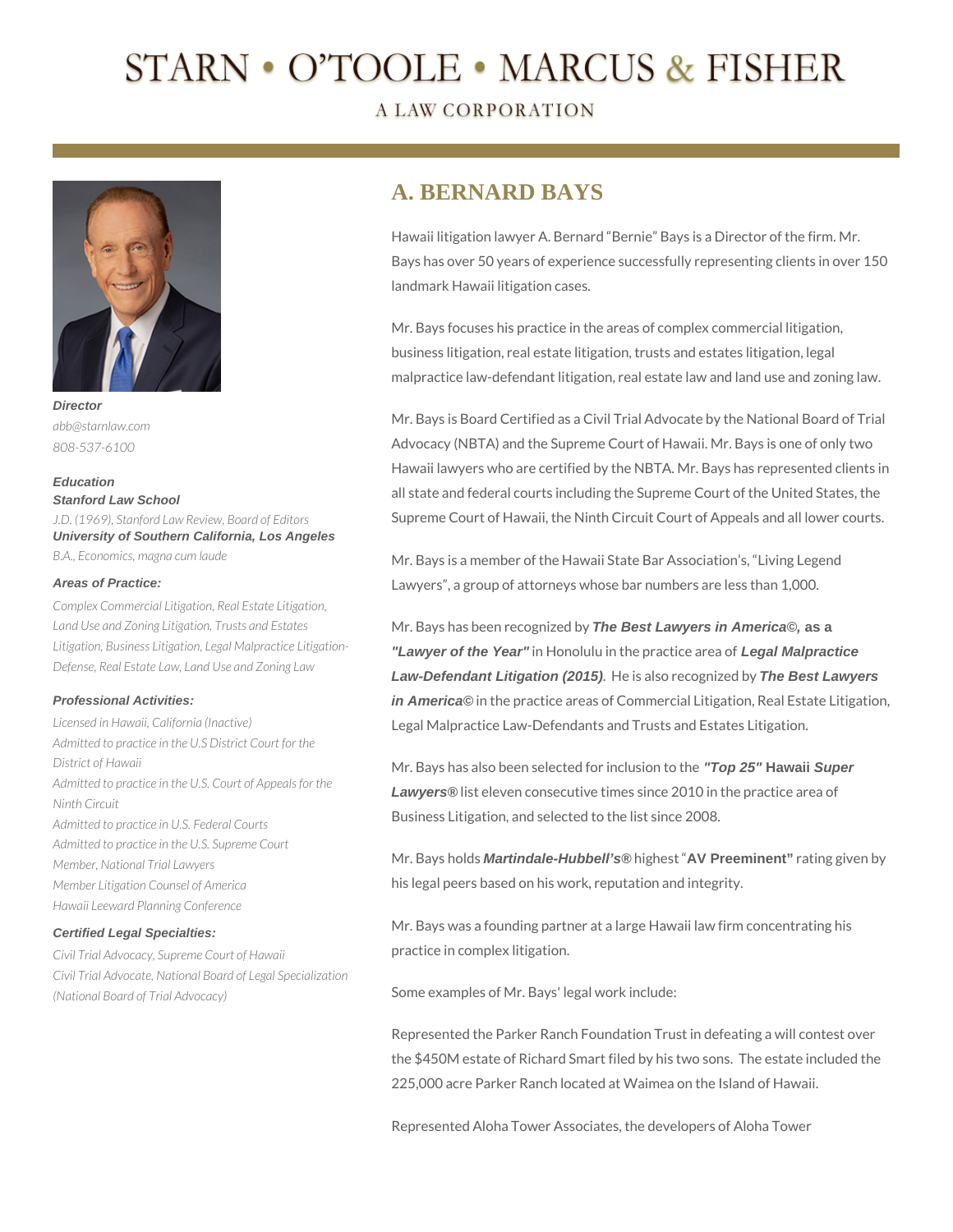Marketplace, in a \$710M case against Mitsue Bank and Trust for its misconduct in the development of the Marketplace.

Represented the Makena Beach Partnership of local Maui investors in negotiating and obtaining the appropriations for a \$12.0M sale of their Makena Beach property to the State of Hawaii. Subsequently represented them in obtaining a Judgment against the State of Hawaii for an additional \$5.5M because of fraud by the State.

Represented the Newton family before the State Land Use Commission in reclassifying more than 400 acres of land above Hilo on the Island of Hawaii from Conservation to Agriculture.

Represented Budget Rent A Car in an antitrust case against Hawaiian Airlines.

Represented Oahu Gas Services in an antitrust case against Gasco.

Represented the St. Louis Heights Community in a test case appealing and reducing the real property taxes for hundreds of homeowners.

Represented Hidenori Ito in blocking the \$11M sale of the Gerbode Estate property; which enabled Ito to buy the property for \$10.3M.

Represented homeowner groups before the U.S. Supreme Court in a landmark case upholding the constitutionality of the Hawaii Land Reform Act.

Represented a homeowner group in a test case before the Hawaii Supreme Court upholding the Hawaii Lease Rent Renegotiation Relief Act.

Represented Michael Fuchs, the former Vice Chairman of Time Warner, in a lawsuit regarding the \$18M purchase of an oceanfront development property from Mauna Lani Resort that enabled Fuchs to purchase the property for \$16.5M.

Represented Seibu in defending a case to block the sale of the Makena Resort and Prince Hotel on Maui. The case was dismissed and affirmed on appeal allowing the \$500M sale to proceed.

Represented Forest City as co counsel before the Land Use Commission to obtain approval for a 2,600 unit affordable housing planned community at Kailua-Kona on the Island of Hawaii and in litigation challenging the Land Use Commission approval.

Represented Forest City in land use approval litigation in opposition to the Forest City planned community brought by the adjoining landowner.

Represented the Aina Lea project in proceedings before the Land Use Commission to have the affordable housing requirement reduced from 60% down to 20% for its 1,900 unit planned community adjacent to the Mauna Lani Resort on the Island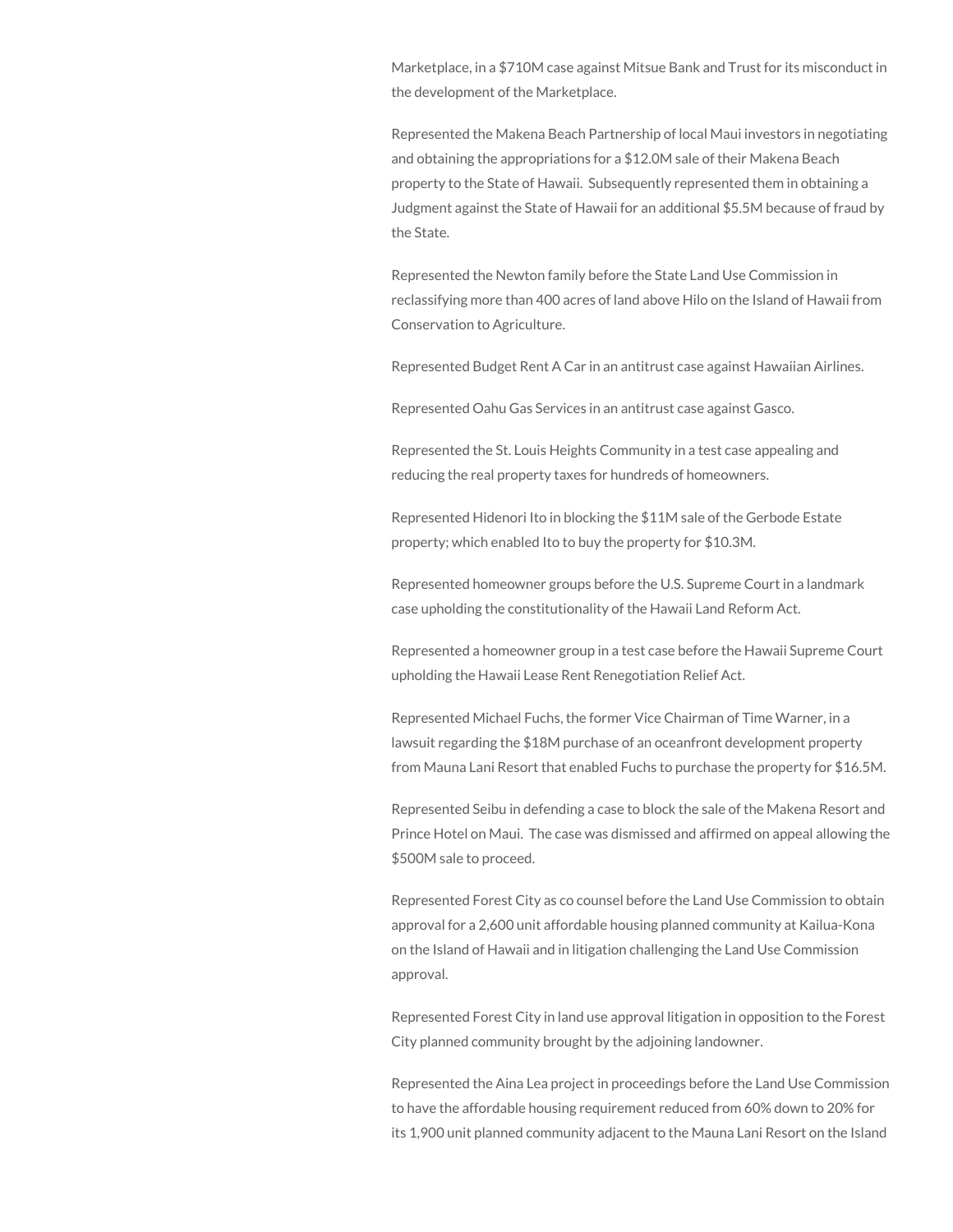#### of Hawaii.

Represented the Aina Lea project in defending land use approval litigation brought by a nearby community.

Represented developer Jack Myers in a suit against Kaiser Hospital which enabled Myers to purchase the Waikiki Prince Hotel site. Also represented Myers in litigation involving development of the hotel, including the first appellate decision in Hawaii upholding the issuance of a Special Management Area Use Permit.

Represented developer Pankow Associates in a case against Crocker National Bank regarding \$135M in loans secured by 3 large condominium projects which resulted in a reduction of the loan balances to a fraction of the face value.

Represented the St. Louis/Chaminade Community in successfully opposing certain undesirable aspects of a proposed condominium development.

Represented a coalition of North Shore Community groups in successfully blocking a \$1B Ameron rock quarry operation that had been planned for the North Shore.

Represented tens of thousands of single family lessees in purchasing the fee interest in their homes.

Represented thousands of condominium lessees in buying the fee interest in their condos.

Represented the developer of the Kaluakoi Resort Community on Molokai in a test case before the Ninth Circuit Court of Appeals to obtain a water supply for the resort.

#### Published Works:

*"Business & Economic Reactions to Climate Change – Renewable Energy", TSG 2015*

*"Insurance Company Reactions to Climate Change", TSG 2015*

*"Title risks and title Insurance Coverage", NBI 2009*

*"Constitutional Limitations on Land Use Regulations", NBI 2009*

*"Challenging a Rezoning Decision", NBI 2009*

*"Co-Author, Practical Guide to Zoning and Land Use Law", 2009*

*"How to Avoid and Handle Real Estate Disputes", The Real Book of Real Estate, By Robert Kiyosaki, 2009 Vanguard Press*

*"The Scramble to Protect the American Dream in Paradise: Is Affordable Housing Possible*